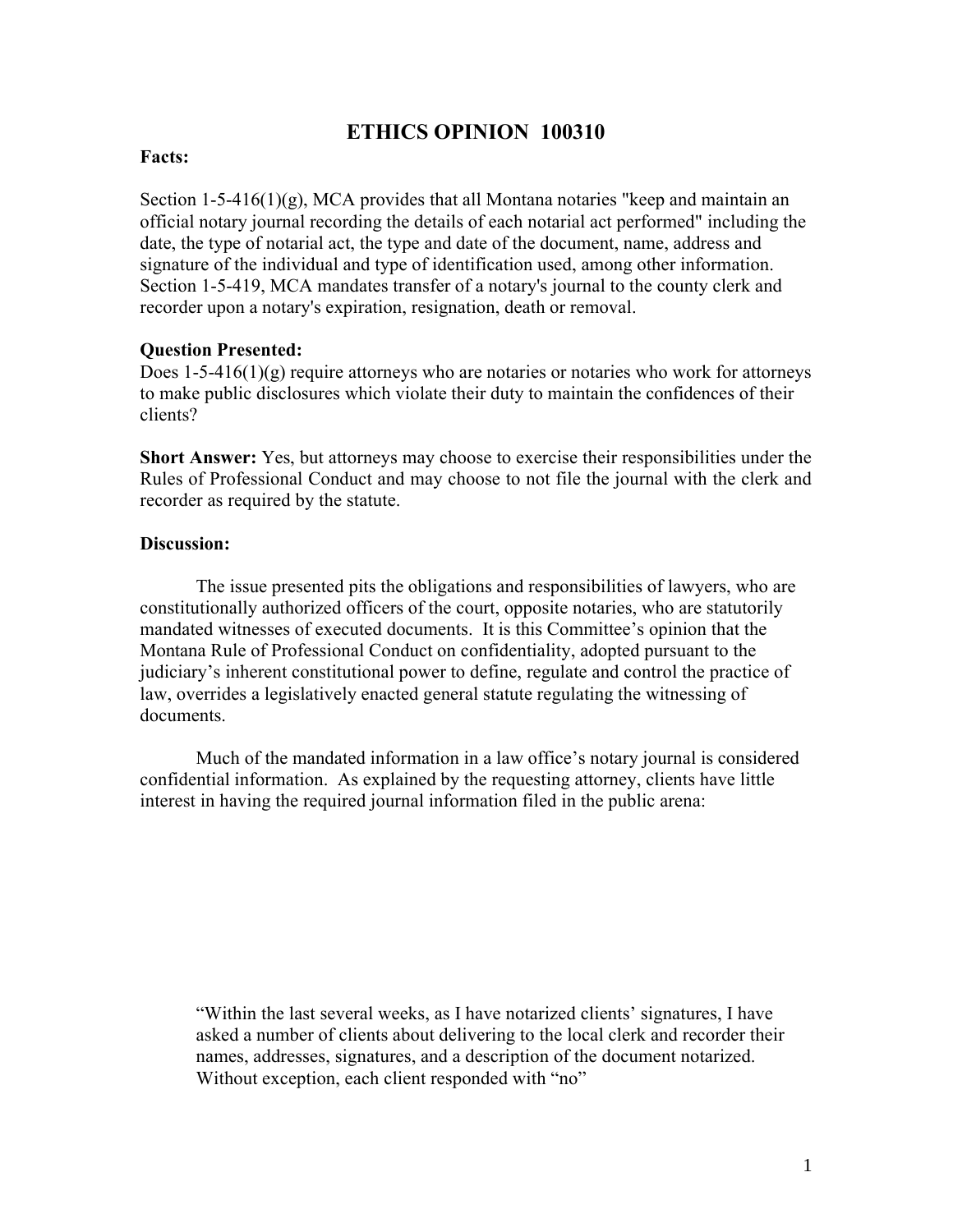or a stronger, earthier variation of "no" which I will refrain from putting in this letter."

Rule 1.6 of the Montana Rules of Professional Conduct provides, in relevant part: (a) A lawyer shall not reveal information relating to the representation of a client unless the client gives informed consent, the disclosure is impliedly authorized in order to carry out the representation or the disclosure is permitted by paragraph (b). (b) A lawyer **may** reveal information relating to the representation of a client to the extent the lawyer reasonably believes necessary:

(4) to comply with other law or a court order.

(emphasis supplied). In short, the rule provides that a lawyer *may* reveal confidential information to comply with other law. The rule does not contain a mandate, it contains permission. The lawyer has a choice.

The Montana Supreme Court possesses original and exclusive jurisdiction in the enforcement of professional ethics and conduct of the members of the Unified Bar of Montana, as provided in the Montana Constitution, Art. VII, section 2, and the Montana Rules of Professional Conduct. It is not within the purview of this Committee to address the statute's constitutionality. The Rules of Professional Conduct provide ample protection for information contained in the notary journals. The legislature intended by the statute to protect the information contained in the journal by having it filed with the clerk and recorder. The information contained in an attorney's or attorney's staff's notary journal is protected by the confidentiality rule and protocols lawyers have in place for the orderly transition of their files in the event their practice is closed. Lawyers may choose, as a matter of comity, to follow the direction provided by the legislature. However, lawyers may also choose, as contemplated by the permissive language of Rule 1.6 (b), to not comply with the legislative direction and protect their client's confidential information in accord with their office's protocols.

This statute,  $1-5-416(1)(g)$ , MCA, is taken from a much larger model act which addresses the attorney confidentiality issues. While the attorney confidentiality issue was briefly raised in the legislative hearing on the Montana statute, it is clear the full extent of the impact of the statute on attorney notaries and attorneys who employ notaries within their offices was not fully understood or appreciated. The Committee also understands this statute may be amended in future legislative sessions. At least one state utilizing the model act, Arizona, has specifically provided that the journal containing entries subject to attorney client confidentiality is the property of the employer of the notary and the journal is retained by the employer at termination of employment.<sup>[1](#page-1-0)</sup>

<span id="page-1-0"></span><sup>&</sup>lt;sup>1</sup> Arizona Revised Statutes 41-317, 41-319. Section 41-319 (E) provides: If one or more entries in a notary public's journal are not public records, the notary public may keep one journal that contains entries that are not public records and one journal that contains entries that are public records. A notary public's journal that contains entries that are not public records is the property of the employer of that notary public and